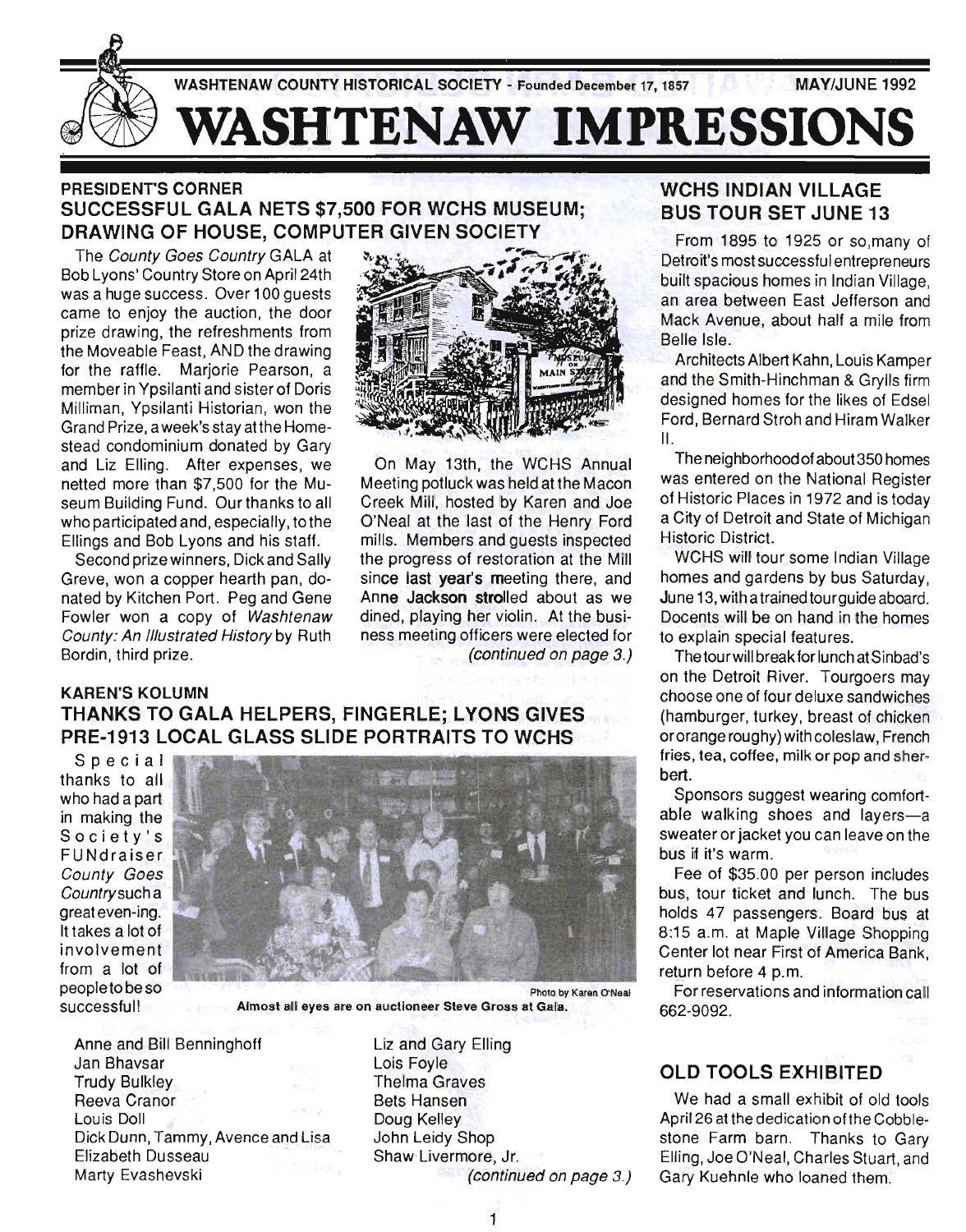# COBBLESTONE FARM VISITORS CENTER **LONG-AWAITED BARN DEDICATED APRIL 26**

A young visitor to Ann Arbor's Cobblestone Farm a few years ago was disappointed. As far as he was concerned, it was no farm. There were no barns, no animals.

The outbuildings of what is now called Cobblestone Farm were gonewhentheCity Barn "raised." Timber 9 erected in April 1988.



of Ann Arbor bought the Ticknor-Campbell property at 2781 Packard Road in the 1970s and the Cobblestone Farm Association started restoring the cobblestone house built in 1844.

Seven barns and outbuildings were destroyed in a fire of unknown origin on July 24,1924, George Campbell, former owner, said. He had just filled the barns with hay.

As early as 1984 the city's Department of Parks and Recreation proposed building a barn at the site.

In April 1988 a barn raising was held to lift into place six "bents," or 10,000 pound, three-story oak beam frames which support the 40 by 70 foot structure. There are no nails in the framing. The beams are held together by wooden pegs or mortise and tenon joints, the way barns were built in the 19th century.

Instead of teams of horses and humans, however, a city crane lifted the heavy frames into place.

The long awaited building was officially opened Sunday, April 26, when Ann Arbor Mayor Liz Brater cut the ribbon at dedication ceremonies.

The disappointed young visitor might still be disappointed though. While intended to look like a 19th century barn on the outside , it is actually a visitors center on the inside.

Instead of stables, granaries and bays for hay and grain storage, it contains kitchen, restrooms, meeting room, space for office and gift shop and a large open space on the upper level with a loft above.

Craft classes, workshops, demon-

strations and special events may be held the te. The large upper room is suitable for dancing and receptions and will be available for rent.

The young visitor, however, could now find a few sheep, goats, chickens and ducks in a yard around a small real barn the city built behind the house.

WCHS ioined in celebrating the dedication in lieu of an April meeting. The Society displayed old hand tools and offered its museum shop items for sale.

Also, historian Louis W. Doll, a former Ann Arborite and native of Chelsea. was on hand to autograph copies of his new book. Less Than Immortal, a biography of Frank Porter Glazier of Chelsea.

Glazier was an important figure in county business and politics at the turn of the century. He rose to state treasurer, suffered financial reverses and served time in Jackson prison.

Ron Olson, director of the Ann Arbor Parks and Recreation Department, presided over the dedication ceremonies. Punch and cake were served.

The Cobblestone Farm Country Dancers, a 19th century folk dance demon-



stration group, initiated the dance floor, inviting the audience to join in quadrilles,contras and circle dances as live music drifted down from the loft.

The players were Betsy Beckerman (hammer dulcimer and banjo), Anne Jackson (fiddle),Tom Wall (guitar) and Mark Williams (bass).

## HISTORY HAPPENINGS AROUND COUNTY

Chelsea Historical Society: 7:30 p.m. second Monday at Depot. Topic June 8 about Civil War Regiment from Chelsea.

Dexter Society: Heloise Dunstan's tinware collection at museum, 3443 Inverness. Open 1-3 p.m.Fridays and Saturdays. Liz Kleinschmidt's collection of Noah's arks display for Dexter days.

Manchester Society: Manchester Village, organized in 1867, is celebrating its 125th anniversary for 125 days, ending in a grand finale Saturday, July 18.

Milan Society: Flea market on Hack House lawn, 775 County Street, 8 a.m.- 4 p.m. Saturday, June 20. Information :439-2856.

Salem Society: Exhibit about nine former country schools at township hall 9a.m.-9 p.m. Friday, June 12 and 9 a.m.-3 p.m. Saturday, June 13. U-M Professor Ralph Williams, who once attended a one-room school, will speak at 7:30 p.m. Friday reception.

Webster Society: Annual potluck picnic, 6:30 p.m. Monday,June 8, at Kleinschmidt home, 5922 Webster Church Road. Other societies invited. Bring table service and dish to pass.

Ypsilanti Society: Yard sale Saturday, June 6, at museum. Meeting 2-4 p.m. Sunday, July 19, at museum, an ice cream social, open to public. Luncheon honoring volunteers June 18 at Ladies Literary Club.

Museum open 2-4 p.m. Thursday, Saturday, Sunday. Indian collection on display.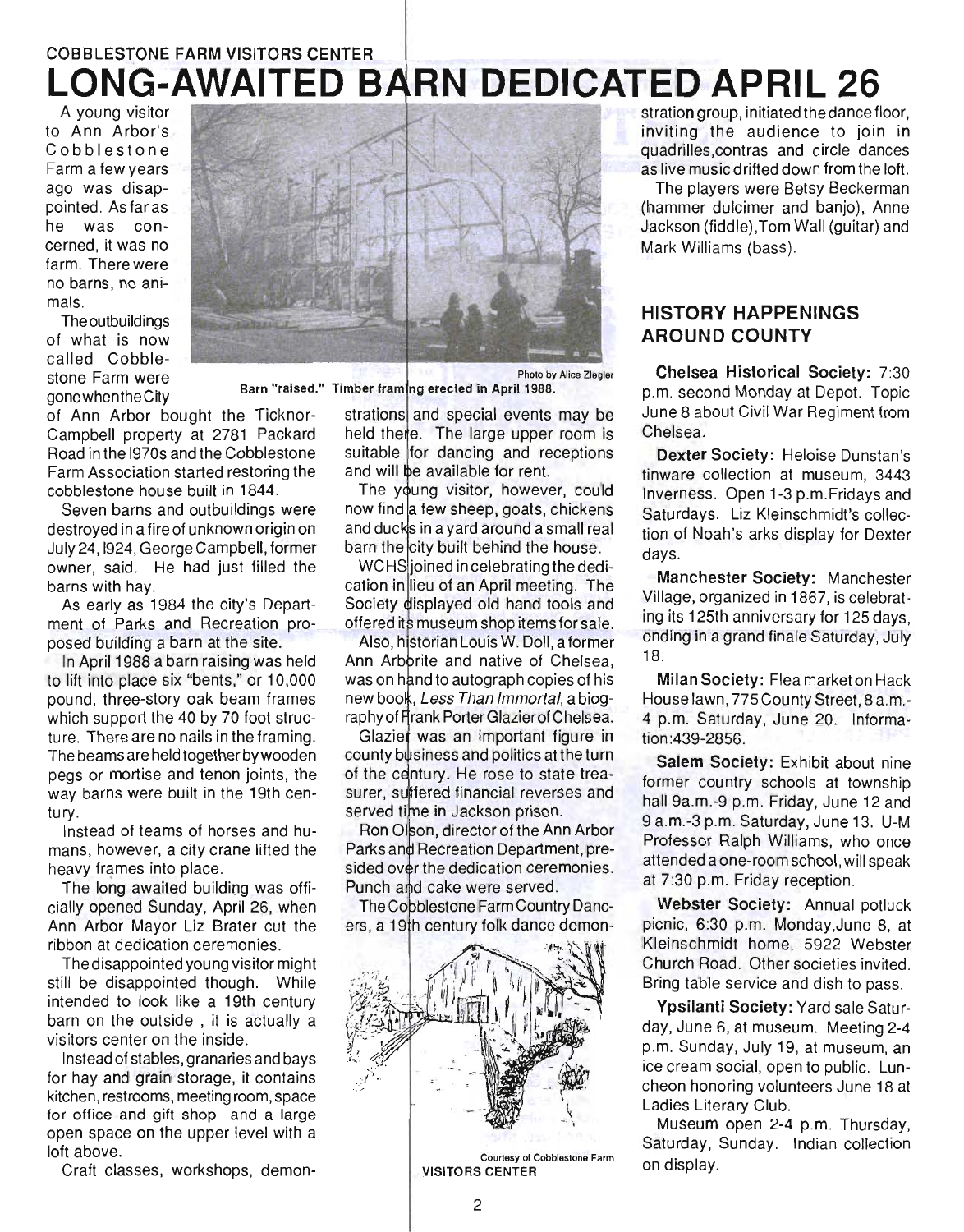# **OLD STORE CATERS TO NOSTALGIA WITH 'SWAMPROOT,' PLUG TOBACCO, SARSAPARILLA, HIGH BUTTON SHOES**

Would you believe, in 1992, a store that stocks celluloid collars, high button shoes, Bulldog bluing, "Swamproot," and Big John plug tobacco?

All these and much, much more are in Bob Lyons's wondrous old "general store," the site of WCHS's fund raising gala April 24.

Those attending could wander all around,including behind the counters, taking in the myriad products and brands of earlier days that Lyons has collected to feed his "antique addiction" and create a nostalgic oasis of yesteryear.

The things are not really for sale, of course, but Lyons graciously opens the store to various charitable groups such as WCHS for fund raising purposes. It's a special treat that makes fund raising fun for donors.

(WCHS earned about \$7,500 from the fund raiser. See President Pauline Walters's column on page 1.)

Lyons said he didn't know yet that he wanted to make an old store in 1978 when he bought the wall cabinets from the old Fischer Pharmacy in downtown Ann Arbor when owner Dick Beissel had to get rid of them.

Next, he bought a big 16-foot beam counter and set it in front of the cabinets. That looks like an old store, he told himself, and that was the beginning of it.

The large counter has glass-front compartments displaying many kinds of dried beans and peas.

Over the years, he has added old scales, cash registers, coffee grinders, a sewing thread cabinet and a shoelace "service station" display. There are many colorful advertising signs and models such as a toy size cast iron cook stove. There is a "store cheese" under a dome and a checkerboard set up ready for play

It seems impossible, in one visit, to take in all the products and brands assembled there.

Anyone looking for a celluloid collar could choose from an assortment of shapes and sizes, not just one. The same is true of glass globes for kerosene lamps, straw "boater" hats and many other items, including high button shoes forthe whole family, children included.

There is an amazing variety of products and brands. For cleaning chores you can find Gold Dust, Jap Rose soap, Farm Yard high test lye and Haskins pumice soap.

Coffee choices include Hotel Astor, Morning Sip, Beechnut and Breakfast Cheer Dripco in red metal cans. Tea choices include Lyons and College Girl.

There are many forgotten brands and firms, but occasionally there is one still more or less familiar.

Among these are Arm and Hammer baking soda, Morton's Ivory salt, Borden's Baby Brand condensed milk, Old Dutch Cleanser, Mother's crushed oats, Heinz ketchup, Jolly Time popcorn, Colgate's ribbon dental cream and Wrigley's juicy fruit gum.

Unfamiliar brands include Seafoam baking powder, Wilbur's cocoa, Parker's vanilla, My Choice and Wigwam canned salmon, Los Angeles Valley canned apricots, Quail brand seeded raisins,Uneeda biscuits, Adam's chewing gum and Sen Sen for fresh breath.

You can find Dandelion brand butter color for your churning, Waterman's ink, Tanglefoot fly spray, Stanley's crow repellent, White Wings shoe polish, "Fixem for the Feet" and Dalton's sarsaparilla (called a blood purifier and nerve tonic). There is also mustard and goose grease.

There is a molasses candy that claims a few pieces after meals aids digestion.

There is Nut Bromose, a diet food from Battle Creek Food Company, patented September 15, 1896, whose sales pitch is that it is"one of the most nourishing and fattening of foods." For all those skinny Minnies who can't seem to put on an ounce, we presume.

### **PRESIDENT'S CORNER**

 $(Continued from page 1.)$ 

1992-93. The results are listed on page 4.

Our 1991-92 season will top off with the annual June Tour. This year, vice president, Donald C. Smith, MD, has arranded a bus tour to the Indian Village area in Detroit.. See the full description elsewhere in this newsletter. For reservations or more information , call 662-9092.

Isn't the drawing of our Museum wonderful? THAT is what MoMS will look like in the VERY NEAR future. Michael Klement donated the drawing to us. Thank you, Michael, we will make good use of your marvelous work.

The May, 1992, issue of the Impressions was history-making. Thomas Cross, MD donated an IBM computer to the Historical Society, and it has been installed at the home of our Impressions editor, Alice Ziegler, where she is in the process of mastering the joy of computerizing her copy for our newsletter. Alice now gives the typesetter a 3.5 inch disk rather than pages and pages of typewritten copy.

Brava, Alice, soon you'll wonder how you ever survived without it!

Do have a good summer, we will see you in September.

Pauline V. Walters, 662-9092

#### **KAREN'S KOLUMN**

(Continued from page 1.)

Nancy Major Bob Lyons Nancy McKinney Liz McLeary Barbara Mueller Dave Pollock Pat Pooley June Rusten Schmidt's Antiques Pam Tabbaa Marge Hepburn Maya Savarino Don and Jean Smith Jan Tupper Pauline Walters Esther Warzynski Susan Wineberg Alice Ziegler Woman's National Farm and Garden

Association

The Old West Side House Tour And everyone who attended, enjoyed, bid, signed the quilt or sent a contribu-

tion! At the party, Bob Lyons, with the assistance of Karl Lagler, presented to the Society a box of 94 glass slides, portraits taken before 1913 by Rentschler, an Ann Arbor photographer.

Karl has cataloged the slides. It would be nice to find a way to print them so as to have a convenient record of what we have. We will be working on this.

Fingerle Lu mber Company has helped us with a nice contribution of materials for our picket fence, signs, railings and lattice that we will be working on next at the Museum on Main Street.

We are getting close to being ready for a coat of paint on the exterior. Parking lot fences are needed, thenfinally!--we can finish up our landscaping. The corner at 500 North Main will be transformed!

Karen O'Neal, 665-2242